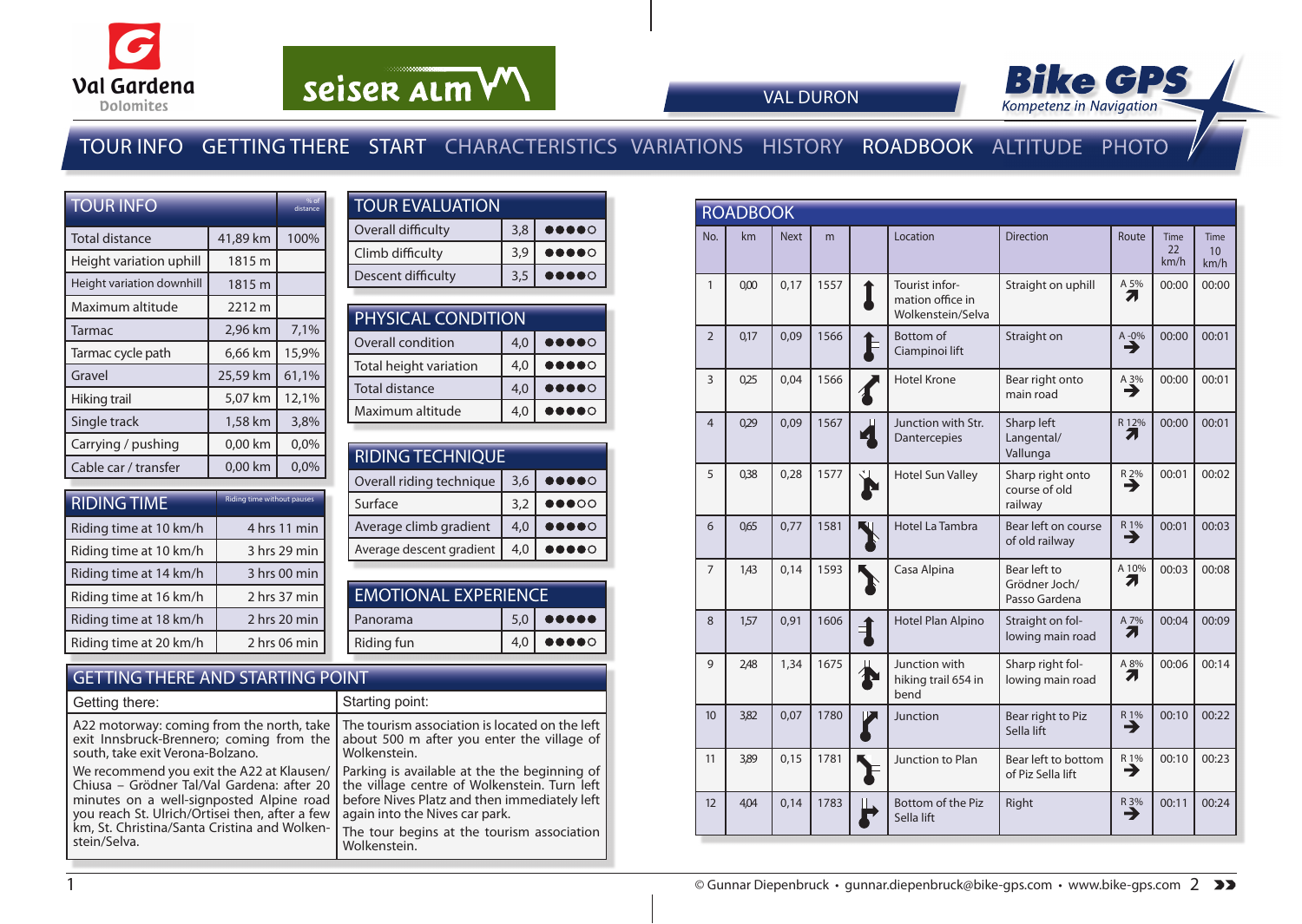



VAL DURON

### TOUR INFO GETTING THERE START CHARACTERISTICS VARIATIONS HISTORY ROADBOOK ALTITUDE PHOTO

|     | <b>ROADBOOK</b> |             |      |    |                                                            |                                         |                       |                    |                                  |
|-----|-----------------|-------------|------|----|------------------------------------------------------------|-----------------------------------------|-----------------------|--------------------|----------------------------------|
| No. | km              | <b>Next</b> | m    |    | Location                                                   | <b>Direction</b>                        | Route                 | Time<br>22<br>km/h | Time<br>10 <sup>10</sup><br>km/h |
| 13  | 4,18            | 0,27        | 1787 |    | Bridge over Rio<br>Gardena stream                          | After bridge bear<br>left over car park | S 8%<br>71            | 00:11              | 00:25                            |
| 14  | 4,45            | 0,69        | 1805 |    | Junction to Jeuf de<br>Frea (near bottom<br>of drag lift)  | Straight on                             | S 17%                 | 00:12              | 00:26                            |
| 15  | 5,14            | 0,60        | 1910 |    | Wayside cross                                              | Follow main path                        | 511%<br>Л             | 00:14              | 00:30                            |
| 16  | 5,74            | 0,63        | 1975 | U, | Junction                                                   | <b>Bear left</b>                        | 511%<br>7.            | 00:15              | 00:34                            |
| 17  | 6,38            | 0,53        | 2047 |    | Crossroads                                                 | Straight on                             | W10%<br>71            | 00:17              | 00:38                            |
| 18  | 6,90            | 0,05        | 2108 |    | Crossroads                                                 | Straight on                             | W 6%<br>71            | 00:18              | 00:41                            |
| 19  | 6,96            | 0,03        | 2111 |    | Junction by hut                                            | Straight on bet-<br>ween hut and barn   | S 6%<br>71            | 00:18              | 00:41                            |
| 20  | 6,99            | 0,49        | 2113 |    | Meadow fence<br>after hut                                  | Straight on                             | P 12%<br>7.           | 00:19              | 00:41                            |
| 21  | 7,48            | 0,10        | 2171 | 丰  | Crossroads by hut                                          | Straight on<br>Naturonda                | S 9%<br>7             | 00:20              | 00:44                            |
| 22  | 7,58            | 0,06        | 2180 |    | Junction                                                   | Left to car park                        | $\sum_{n=1}^{\infty}$ | 00:20              | 00:45                            |
| 23  | 7,64            | 0,11        | 2181 |    | Car park at<br>bottom of<br>Langkofelscharte<br>gorge lift | Straight on uphill                      | W 9%<br>7.            | 00:20              | 00:45                            |
| 24  | 7,75            | 0,16        | 2190 |    | Junction near<br>chapel                                    | Straight on                             | W13%<br>7.            | 00:21              | 00:46                            |

|     | <b>ROADBOOK</b> |             |      |                  |                                  |                                     |                  |                           |                                         |
|-----|-----------------|-------------|------|------------------|----------------------------------|-------------------------------------|------------------|---------------------------|-----------------------------------------|
| No. | km              | <b>Next</b> | m    |                  | Location                         | <b>Direction</b>                    | Route            | <b>Time</b><br>22<br>km/h | <b>Time</b><br>10 <sup>10</sup><br>km/h |
| 25  | 7,92            | 0,10        | 2212 | $\boldsymbol{X}$ | Crossroads (to<br>Salei Hut)     | Straight on<br><b>Valentini Hut</b> | R-9%<br>N        | 00:21                     | 00:47                                   |
| 26  | 8,02            | 0,35        | 2203 |                  | <b>Valentini Hut</b>             | Left downhill                       | $S-12%$<br>N     | 00:21                     | 00:48                                   |
| 27  | 8,37            | 1,46        | 2154 |                  | End of gravel road               | Straight on                         | W<br>$-11%$<br>Y | 00:22                     | 00:50                                   |
| 28  | 983             | 0,75        | 2009 |                  | <b>Val 2000</b>                  | Right to Lupo<br>Bianco             | $S-16%$<br>Y     | 00:26                     | 00:58                                   |
| 29  | 10,58           | 0,94        | 1893 |                  | Wayside cross                    | Sharp left downhill                 | $S-16%$<br>Y     | 00:28                     | 01:03                                   |
| 30  | 11,52           | 0,15        | 1738 |                  | Bridge over stream               | Straight on to<br>Canazei           | $S-12%$<br>Y     | 00:31                     | 01:09                                   |
| 31  | 11,67           | 0.05        | 1724 | $\overline{A}$   | Junction                         | Straight on                         | S 0%<br>→        | 00:31                     | 01:10                                   |
| 32  | 11,71           | 0.12        | 1724 |                  | Plan de Frataces<br>1725         | Bear right                          | $A - 4%$<br>Y    | 00:31                     | 01:10                                   |
| 33  | 11,84           | 0,14        | 1720 |                  | Lupo Bianco (lake)               | Bear left Canazei<br>655            | $P - 7%$<br>N    | 00:32                     | 01:11                                   |
| 34  | 11,98           | 0,20        | 1713 |                  | Junction                         | Straight on                         | $P - 25%$        | 00:32                     | 01:11                                   |
| 35  | 12,18           | 0,18        | 1662 | *                | Bend 8                           | Stay on trail                       | $S - 4%$<br>N    | 00:33                     | 01:13                                   |
| 36  | 12,36           | 1,33        | 1654 |                  | Intersection with<br>gravel road | Sharp right down-<br>hill           | $S - 12%$<br>Y   | 00:33                     | 01:14                                   |
| 37  | 13,69           | 0.24        | 1494 |                  | <b>Bridge</b>                    | Bear left over<br>bridge            | R<br>$-19%$<br>Y | 00:37                     | 01:22                                   |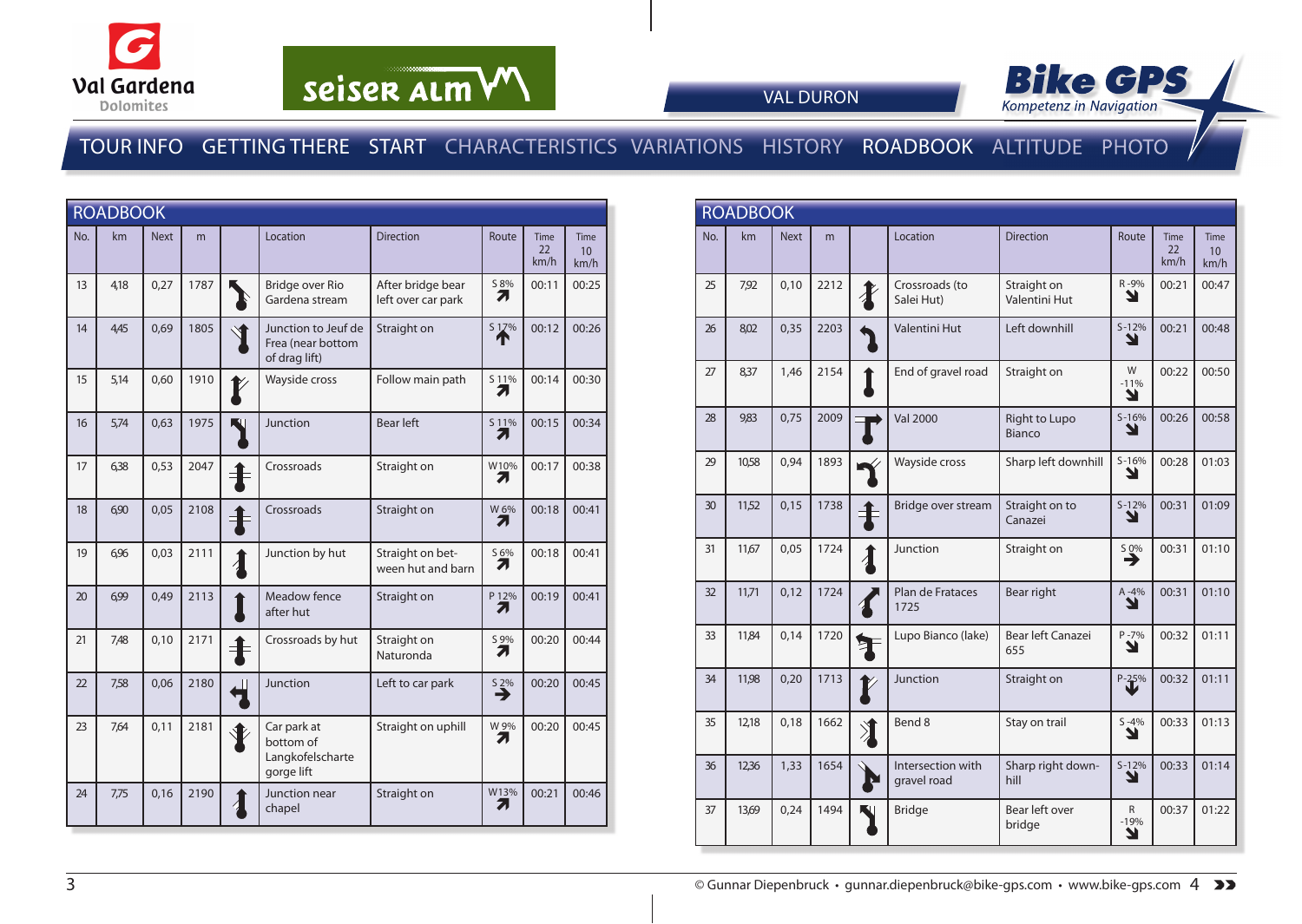



VAL DURON

### TOUR INFO GETTING THERE START CHARACTERISTICS VARIATIONS HISTORY ROADBOOK ALTITUDE PHOTO

|     | <b>ROADBOOK</b> |             |      |                |                                                       |                                       |                             |                           |                                        |
|-----|-----------------|-------------|------|----------------|-------------------------------------------------------|---------------------------------------|-----------------------------|---------------------------|----------------------------------------|
| No. | km              | <b>Next</b> | m    |                | Location                                              | <b>Direction</b>                      | Route                       | <b>Time</b><br>22<br>km/h | <b>Time</b><br>10 <sup>°</sup><br>km/h |
| 38  | 13,93           | 0,11        | 1452 |                | Church of Canazei                                     | Sharp right                           | $A - 3\%$                   | 00:37                     | 01:23                                  |
| 39  | 14.03           | 0,15        | 1448 |                | <b>Bridge</b>                                         | Left after bridge<br>into Strada Roma | $\mathsf{R}$<br>$-10%$<br>Ł | 00:38                     | 01:24                                  |
| 40  | 14,18           | 0,29        | 1439 |                | Crossing with main<br>road                            | Straight on along<br>Strada Roma      | $R - 4%$<br>Y               | 00:38                     | 01:25                                  |
| 41  | 14,47           | 0,18        | 1425 | $\mathbf{z}_1$ | Hotel Genzianella                                     | Sharp left at sports<br>ground        | R 0%<br>→                   | 00:39                     | 01:26                                  |
| 42  | 14,65           | 0,17        | 1426 |                | Intersection Strèda<br>de Cerenà                      | Right                                 | R-3%<br>→                   | 00:39                     | 01:27                                  |
| 43  | 14,81           | 0,85        | 1420 |                | Cardo Residence                                       | Bear right across<br>meadow           | W 0%<br>→                   | 00:40                     | 01:28                                  |
| 44  | 15,66           | 0,54        | 1423 |                | Beginning of gra-<br>vel road                         | Straight on                           | $S - 4%$<br>→               | 00:42                     | 01:33                                  |
| 45  | 16,20           | 0,20        | 1402 |                | Car park for tennis<br>courts                         | Straight on                           | R 1%<br>→                   | 00:44                     | 01:37                                  |
| 46  | 16,40           | 0,06        | 1405 | E              | Car park at bottom<br>of Col Rodella lift             | <b>Right towards</b><br>cable car     | R-9%<br>Y                   | 00:44                     | 01:38                                  |
| 47  | 16,46           | 0,10        | 1400 |                | <b>Bottom of Col</b><br>Rodella lift in<br>Campitello | Straight on                           | $R - 0\%$                   | 00:44                     | 01:38                                  |
| 48  | 16,56           | 0,34        | 1400 |                | Car park at bottom<br>of Col Rodella lift             | Right over bridge<br>over stream      | R 6%<br>71                  | 00:45                     | 01:39                                  |
| 49  | 16,89           | 0,19        | 1414 |                | Albergo Ladino in<br>Campitello                       | Left/right crossing<br>main road      | R 8%<br>71                  | 00:46                     | 01:41                                  |
| 50  | 17,08           | 0,53        | 1430 |                | Crossing just befo-<br>re end of village              | Straight on uphill<br>Streda de salin | R 13%<br>7.                 | 00:46                     | 01:42                                  |

|     | <b>ROADBOOK</b> |             |      |                        |                                           |                                         |                               |                           |                                         |
|-----|-----------------|-------------|------|------------------------|-------------------------------------------|-----------------------------------------|-------------------------------|---------------------------|-----------------------------------------|
| No. | km              | <b>Next</b> | m    |                        | Location                                  | <b>Direction</b>                        | Route                         | <b>Time</b><br>22<br>km/h | <b>Time</b><br>10 <sup>10</sup><br>km/h |
| 51  | 17.61           | 0.61        | 1500 |                        | Bridge over<br>stream, car park           | Straight on steep<br>uphill             | S 11%<br>71                   | 00:48                     | 01:45                                   |
| 52  | 18,22           | 0,08        | 1557 |                        | <b>Junction</b>                           | Straight on to<br>Antermoia Hut         | S 13%<br>71                   | 00:49                     | 01:49                                   |
| 53  | 18,30           | 0,83        | 1568 |                        | Bridge over stream                        | Straight on                             | S 13%<br>Ζ.                   | 00:49                     | 01:49                                   |
| 54  | 19,13           | 1,05        | 1679 |                        | Junction towards<br>Sandro Pertini Hut    | Straight on to<br>Antermoia Hut         | S 14%<br>7.                   | 00:52                     | 01:54                                   |
| 55  | 20,18           | 0.03        | 1827 |                        | Junction to<br>Sentiero per<br>Campitello | Straight on                             | S 3%<br>⊣                     | 00:55                     | 02:01                                   |
| 56  | 20,21           | 0,18        | 1828 |                        | Junction to<br>Antermoia Hut              | Straight on to<br><b>Plattkofel Hut</b> | S 14%<br>71                   | 00:55                     | 02:01                                   |
| 57  | 20,39           | 0,06        | 1852 | $\boldsymbol{\lambda}$ | Duron Hut                                 | Straight on                             | S 15%<br>71                   | 00:55                     | 02:02                                   |
| 58  | 20,45           | 0,03        | 1861 |                        | Junction to<br><b>Plattkofel Hut</b>      | Bear left to Passo<br>Duron             | S 13%<br>Ζ.                   | 00:55                     | 02:02                                   |
| 59  | 20,48           | 0,90        | 1865 |                        | Junction above<br>Duron Hut               | Left following<br>main hiking trail     | $S_1\%$<br>→                  | 00:55                     | 02:02                                   |
| 60  | 21,38           | 0.86        | 1875 |                        | Lino Brach Hut                            | Straight on                             | $\overset{52\%}{\rightarrow}$ | 00:58                     | 02:08                                   |
| 61  | 22,24           | 1,91        | 1897 |                        | Junction to<br>Antermoia Hut              | Straight on to<br>Passo Duron           | S 3%<br>→                     | 01:00                     | 02:13                                   |
| 62  | 24,15           | 0,72        | 1967 |                        | Junction to<br>Antermoia Hut              | Straight on to<br>Passo Duron           | S 12%<br>Л                    | 01:05                     | 02:24                                   |
| 63  | 24,87           | 1,16        | 2047 |                        | Hut                                       | Straight on uphill                      | S 12%<br>7.                   | 01:07                     | 02:29                                   |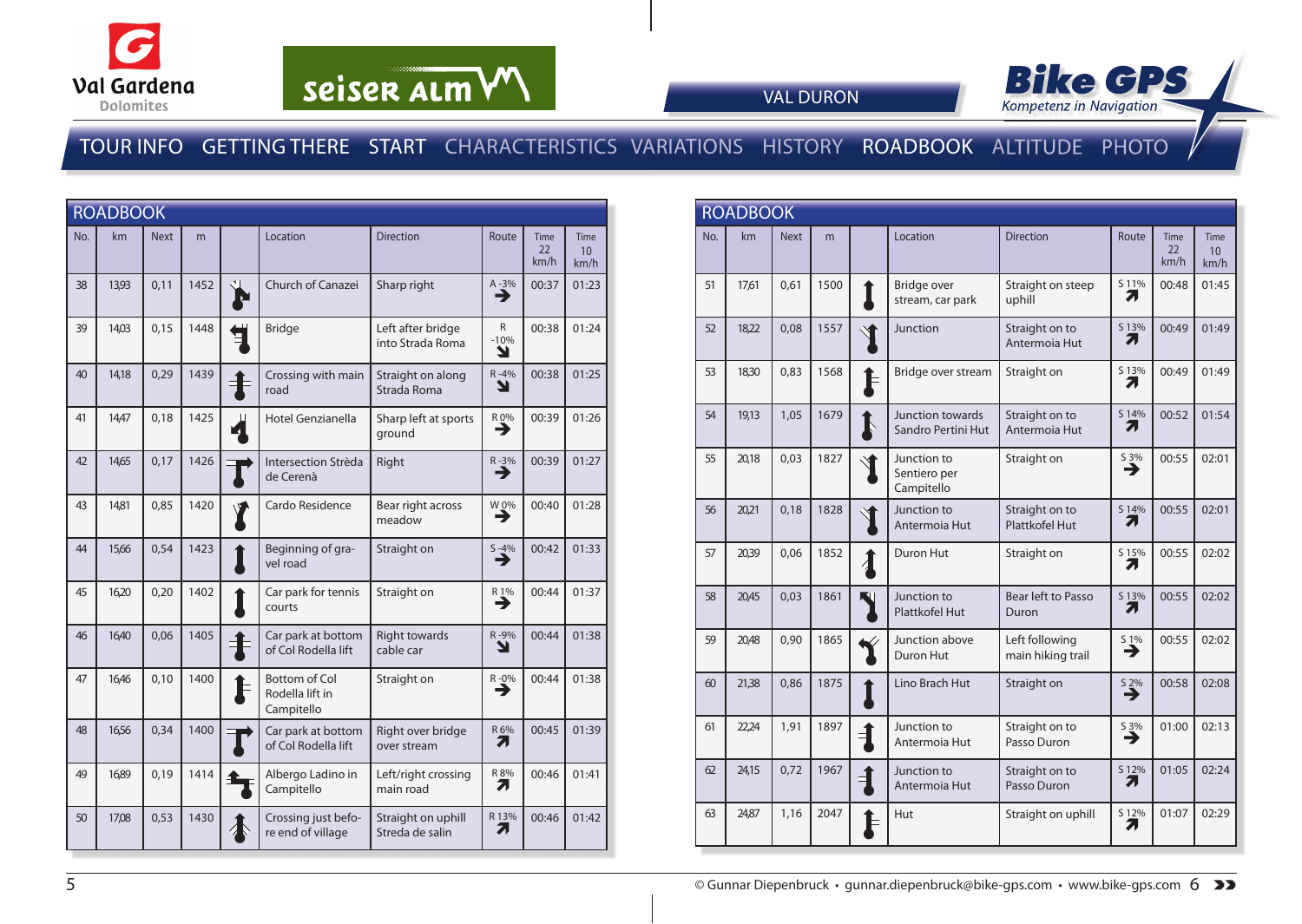



VAL DURON

#### TOUR INFO GETTING THERE START CHARACTERISTICS VARIATIONS HISTORY ROADBOOK ALTITUDE PHOTO

| <b>ROADBOOK</b> |       |             |      |                  |                                                        |                                       |               |                           |                                 |
|-----------------|-------|-------------|------|------------------|--------------------------------------------------------|---------------------------------------|---------------|---------------------------|---------------------------------|
| No.             | km    | <b>Next</b> | m    |                  | Location                                               | <b>Direction</b>                      | Route         | <b>Time</b><br>22<br>km/h | Time<br>10 <sup>1</sup><br>km/h |
| 64              | 26,03 | 0,35        | 2185 | $\boldsymbol{A}$ | Mahlknechtjoch,<br>Passo Duron                         | Straight on uphill                    | $S - 8%$<br>Y | 01:10                     | 02:36                           |
| 65              | 26,38 | 0,12        | 2143 |                  | Dialer Church/<br>Chapel of St.<br>Anthony             | Right                                 | $S-10%$<br>Y  | 01:11                     | 02:38                           |
| 66              | 26,50 | 0,25        | 2130 |                  | <b>Below Dialer</b><br>Church/Chapel of<br>St. Anthony | Sharp right<br>Zallinger              | W-5%<br>Y     | 01:12                     | 02:39                           |
| 67              | 26,75 | 1,33        | 2119 |                  | Junction to<br>Plattkofel Hut                          | Straight on                           | W-8%<br>N     | 01:12                     | 02:40                           |
| 68              | 28,08 | 1,12        | 2021 |                  | Intersection                                           | Sharp left to Saltria                 | $S-12%$<br>Y  | 01:16                     | 02:48                           |
| 69              | 29,20 | 0,30        | 1891 |                  | Intersection with<br>bend                              | Bear left downhill                    | $S-10%$<br>Y  | 01:19                     | 02:55                           |
| 70              | 29,50 | 1,14        | 1859 |                  | Intersection with<br>bend                              | Bear right uphill                     | S 12%<br>71   | 01:20                     | 02:57                           |
| 71              | 30.64 | 0.47        | 1996 | $\mathbf k$      | Bridge over stream                                     | Straight on<br>Zallinger 7            | S 9%<br>7     | 01:23                     | 03:03                           |
| 72              | 31,11 | 0,18        | 2037 |                  | Zallinger Hut,<br>Chapel,<br>Water source              | Bear left uphill                      | S 9%<br>71    | 01:24                     | 03:06                           |
| 73              | 31,29 | 0,14        | 2053 |                  | Junction towards<br>Florian chairlift                  | Bear right towards<br>La Marmotta Hut | 54%<br>→      | 01:25                     | 03:07                           |
| 74              | 31,44 | 3,11        | 2060 |                  | Junction to<br>Plattkofel Hut                          | <b>Bear left</b><br>Monte Pana 7      | $S - 8%$<br>Y | 01:25                     | 03:08                           |
| 75              | 34,55 | 0,35        | 1815 |                  | Intersection                                           | Bear right<br>Monte Pana              | $S - 7%$<br>Y | 01:34                     | 03:27                           |

| <b>ROADBOOK</b> |       |             |      |  |                                               |                                                        |                  |                    |                                        |
|-----------------|-------|-------------|------|--|-----------------------------------------------|--------------------------------------------------------|------------------|--------------------|----------------------------------------|
| No.             | km    | <b>Next</b> | m    |  | Location                                      | <b>Direction</b>                                       | Route            | Time<br>22<br>km/h | <b>Time</b><br>10 <sup>1</sup><br>km/h |
| 76              | 34,89 | 0,46        | 1788 |  | Junction to<br>Langkofelscharte<br>gorge      | Straight on down-<br>hill                              | $S - 1%$<br>→    | 01:35              | 03:29                                  |
| 77              | 35,35 | 0.69        | 1782 |  | Junction to<br>Langkofelscharte<br>gorge      | Straight on                                            | $S - 4%$<br>→    | 01:36              | 03:32                                  |
| 78              | 36,04 | 0,83        | 1760 |  | Junction to Jender<br>Valley                  | Bear right<br><b>Monte Pana</b>                        | $S - 6%$<br>N    | 01:38              | 03:36                                  |
| 79              | 36,87 | 0,40        | 1702 |  | Junction (towards<br>Strena)                  | Straight on down-<br>hill                              | $S - 9%$<br>N    | 01:40              | 03:41                                  |
| 80              | 37,27 | 0,39        | 1662 |  | Junction to ski<br>jump                       | Straight on down-<br>hill                              | $S-10%$<br>צ     | 01:41              | 03:43                                  |
| 81              | 37,66 | 0,09        | 1624 |  | Crossing with<br>bottom of Monte<br>Pana lift | Straight on                                            | R 2%<br>⋺        | 01:42              | 03:45                                  |
| 82              | 37,76 | 0,33        | 1625 |  | Top of chair lift                             | Straight on<br>S. Cristina,<br>Wolkenstein/Selva       | W<br>$-18%$<br>Y | 01:42              | 03:46                                  |
| 83              | 38,09 | 0,26        | 1561 |  | Junction with hi-<br>king trail               | Bear right to<br>Wolkenstein/Selva<br>30 <sub>b</sub>  | $P - 2%$<br>→    | 01:43              | 03:48                                  |
| 84              | 38,35 | 0,08        | 1555 |  | App. Prensanueva                              | Straight on to<br>Wolkenstein/Selva<br>30 <sub>b</sub> | R 9%<br>71       | 01:44              | 03:50                                  |
| 85              | 38,44 | 0,50        | 1562 |  | End of tarmac                                 | Straight on                                            | P 5%<br>71       | 01:44              | 03:50                                  |
| 86              | 38,93 | 0,09        | 1581 |  | Beginning of gra-<br>vel path                 | Straight on                                            | S 9%<br>71       | 01:46              | 03:53                                  |
| 87              | 39,02 | 0,12        | 1590 |  | Ciaslat (towards<br>Sellajoch/Passo<br>Sella) | Straight on                                            | $S - 1%$<br>→    | 01:46              | 03:54                                  |